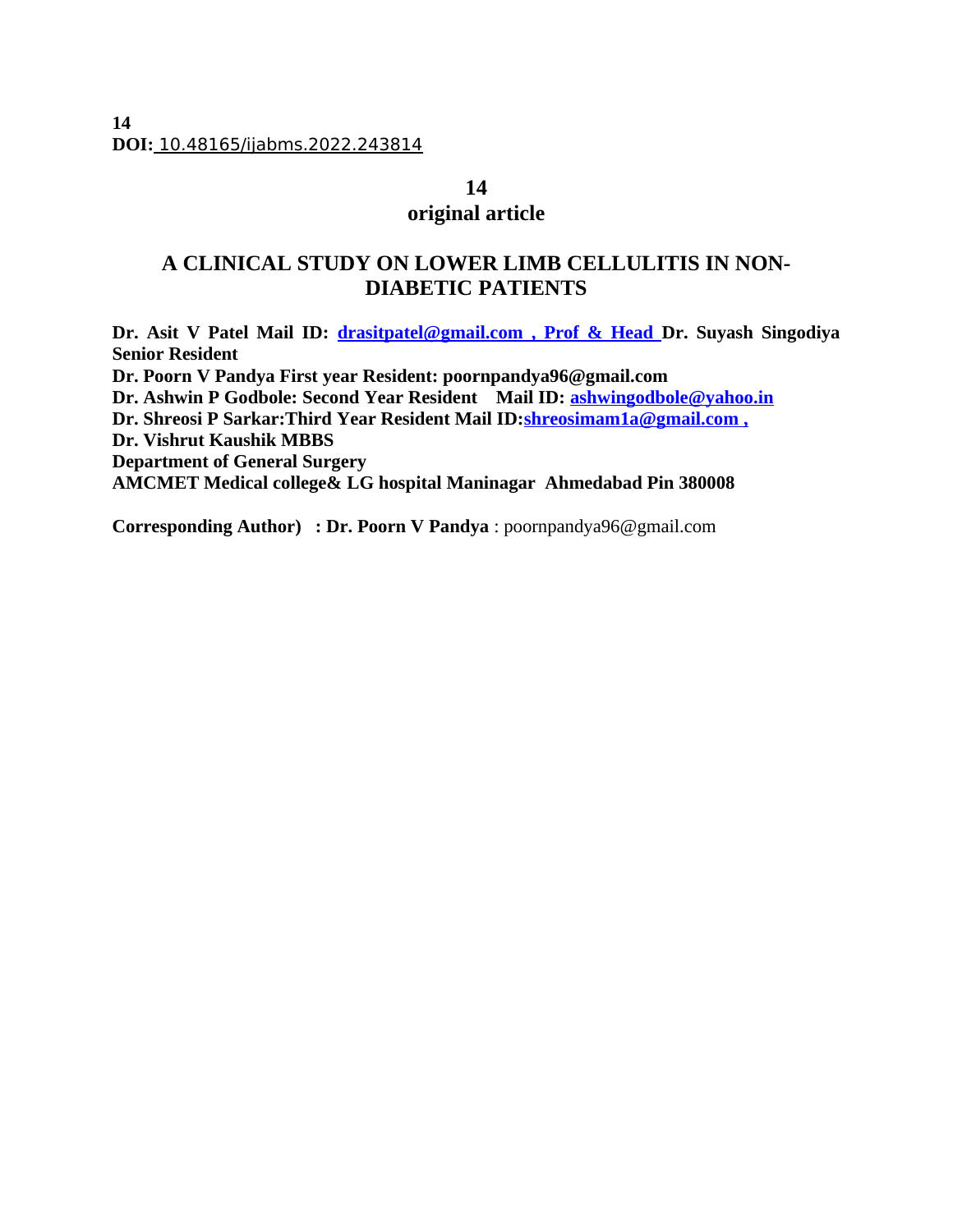# **ABSTRACT**

### **Background:**

Lower limbs are commonly involved in cellulitis as they are more susceptible to injuries. This study analyses various causes and risk factors for cellulitis in non-diabetics.

**Method:** This retrospective observational study was conducted at department of surgery, AMCMET medical college and Sheth L.G. Hospital, Mani Nagar, Ahmedabad and included 30 nondiabetic patients. The severity of cellulitis was graded according to CREST guidelines. Demographics, Risk factors, grades, management and treatment outcomes were recorded and analyzed.

**Results:** Cellulitis was more common in males and in young adults. It was more unilaterally and resulted more commonly by trauma. Severe grades needed surgical intervention.

**Conclusions:** Non diabetic patients with lower limb cellulitis can also result in severe morbid consequences but in the absence of co-morbid illness, they usually recover with minimal residual disabilities.

**Keywords:** cellulitis, non-diabetics, trauma, CREST guidelines.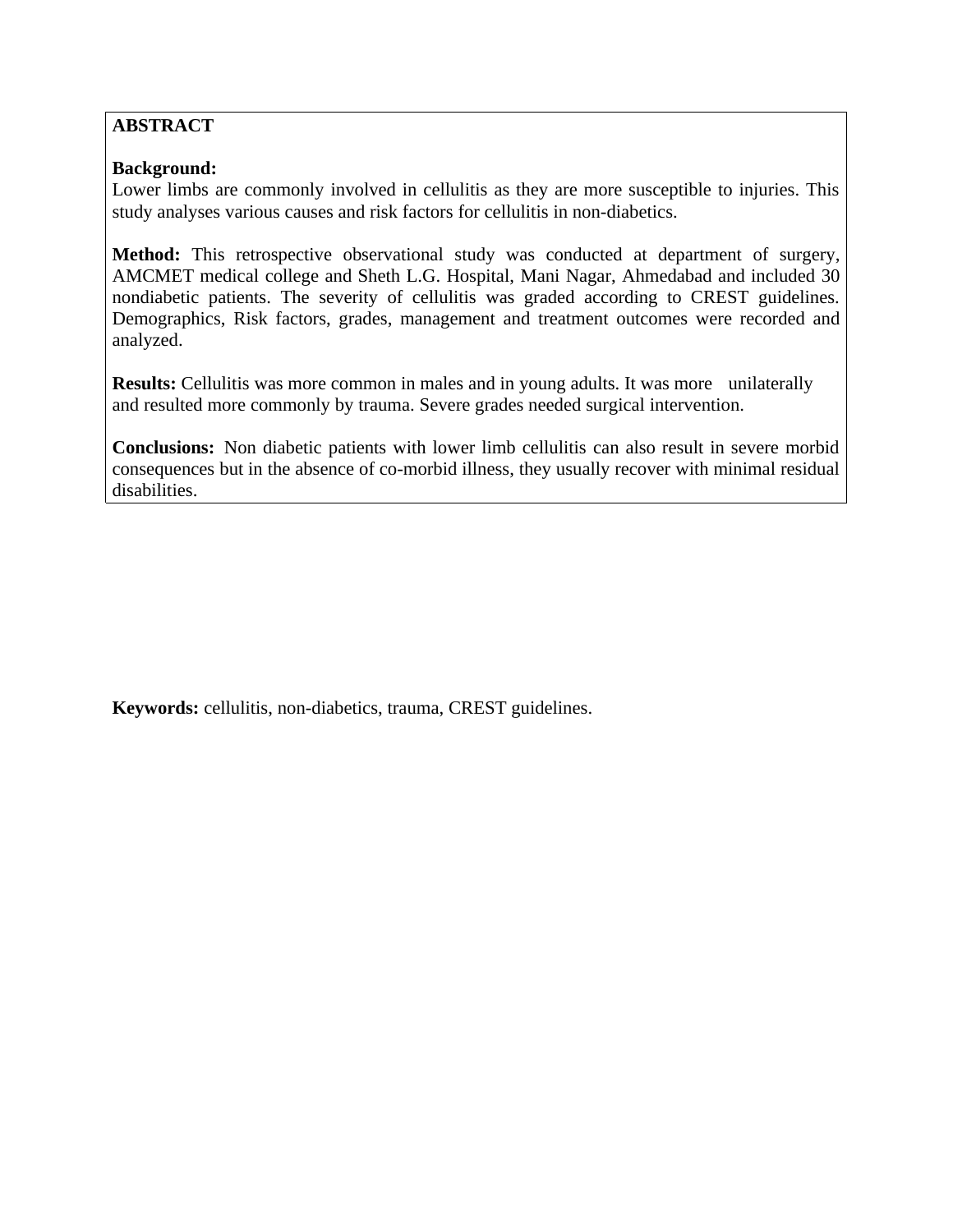**INTRODUCTION:** Cellulitis (sel-u-LIE-tis) is a common, potentially serious bacterial skin infection. The affected skin appears swollen and red and is typically painful and warm to the touch<sup>1</sup>. Cellulitis usually affects the skin on the lower legs, but it can occur in the face, arms and other areas<sup>4</sup>. It occurs when a crack or break in the skin allows bacteria to enter<sup>3</sup>. Left untreated, the infection can spread to lymph nodes and bloodstream and rapidly become life-threatening. It isn't usually spread from person to person. The common symptoms and signs with which the patient presents are erythema, swelling, pain, fever, blisters, local part warmth and tenderness. Common underlying etiology is the bacterial infection, most commonly streptococcus and staphylococcus, which enter through a crack or break in the skin<sup>2</sup>. More often, diabetic patients are susceptible population for developing cellulitis due to underlying vasculopathy, neuropathy and hyperglycemia<sup>5</sup>, but there is a section of non-diabetic population which is prone to develop cellulitis due to various other etiological factors<sup>6</sup>. There is an increasing trend of non-diabetic patients developing cellulitis in which the progression of disease, management, complications and outcome differs.<sup>7</sup>

**METHODOLOGY:** This retrospective observational study includes 30 patients who were admitted in Sheth Lallubhai Gordhandas General Hospital, Ahmedabad under the Department of General Surgery from  $1<sup>st</sup>$  July 2018 to  $28<sup>th</sup>$  February 2019. Non diabetic patients diagnosed with lower limb cellulitis who were above 18 years of age and were willing to give informed consent were included. A predesigned proforma was used to collect information for individual case. Relevant and feasible blood and radiological investigations were done and accordingly severity grading and management according to CREST guidelines. Class I patients will not have signs of systemic toxicity or any comorbidities and are routinely treated with oral antibiotics in the medical or surgical outpatient departments. Class II patients either have a systemic illness, in the form of fever due to the infective focus or have some co-morbidity like a Peripheral vascular disease, chronic venous insufficiency or morbid obesity which can affect the resolution of infection. Class III patients have either significant systemic problems or limb-threatening infection due to vascular compromise and the patient presents with edema, blistering and devitalizing changes in the site or with unstable comorbidities. Class IV patients include those with severe life-threatening infections like necrotizing fasciitis or cellulitis associated with sepsis syndrome. Cellulitis occurring in the immunocompromised individuals is also included under this category.

### **RESULT**

We have done a retrospective study of 30 cases of lower limb cellulitis who were nondiabetics. In these patients we studied the etiology, age factor, extent and grading of cellulitis, any associated comorbidities. Based on these factors and radiological and pathological investigations, the cases were classified as per CREST Guidelines for cellulitis and management was done as per the classes. Form the study it is inferred that most common cause of lower limb cellulitis in non-diabetic patients is trauma which accounts for 56%, followed by unknown, insect/animal bite and skin disease which accounts for 20, 17 and 7 % respectively.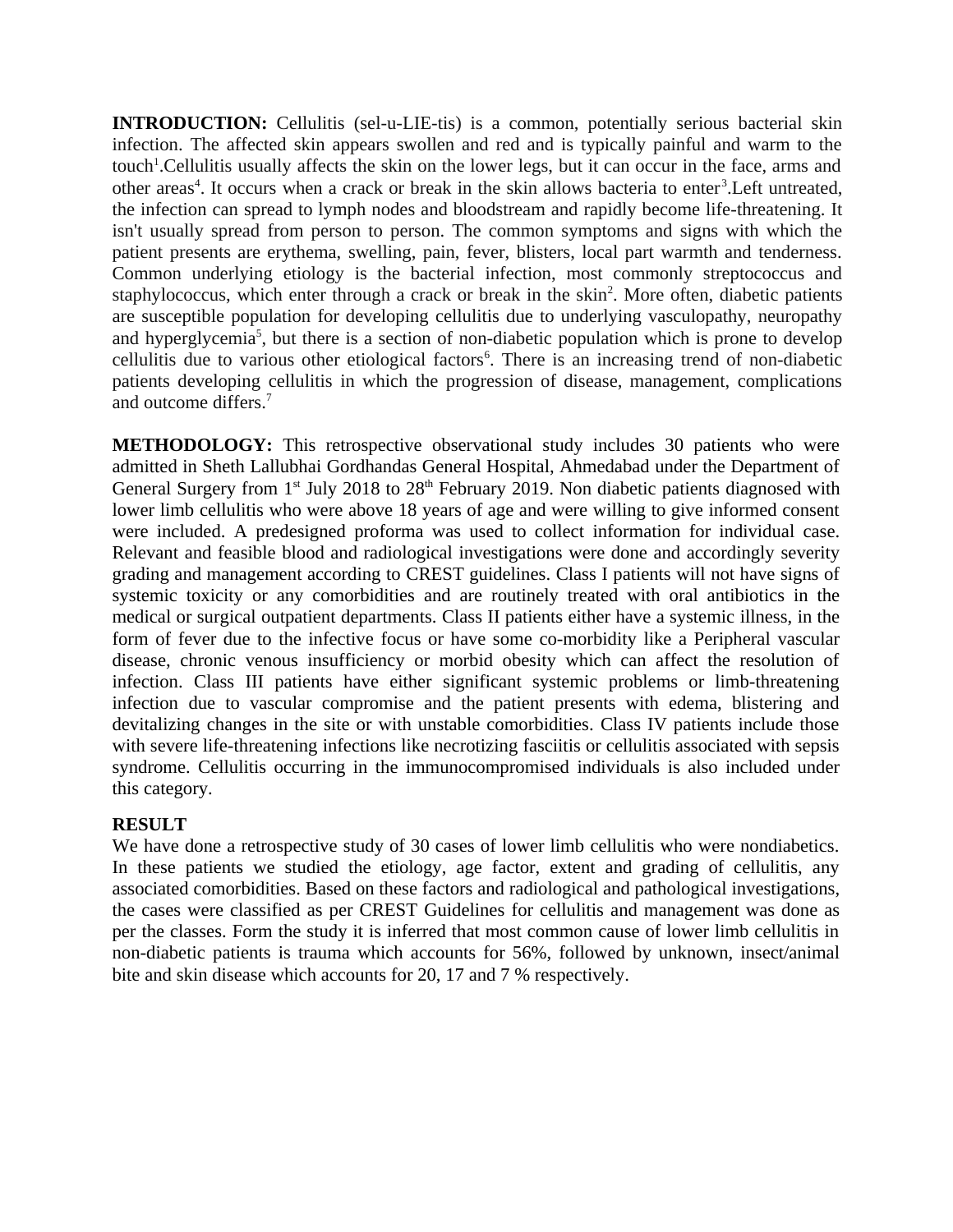



The incidence of lower limb cellulitis in non-diabetics is maximum in young adults (18-40 years) followed by middle age (40-60 years) and elderly (>60 years)



**figure 2**

Most of these cases were of Class II and were treated conservatively while few needed surgeries in form of debridement, fasciotomy which was followed by split thickness skin grafting with success.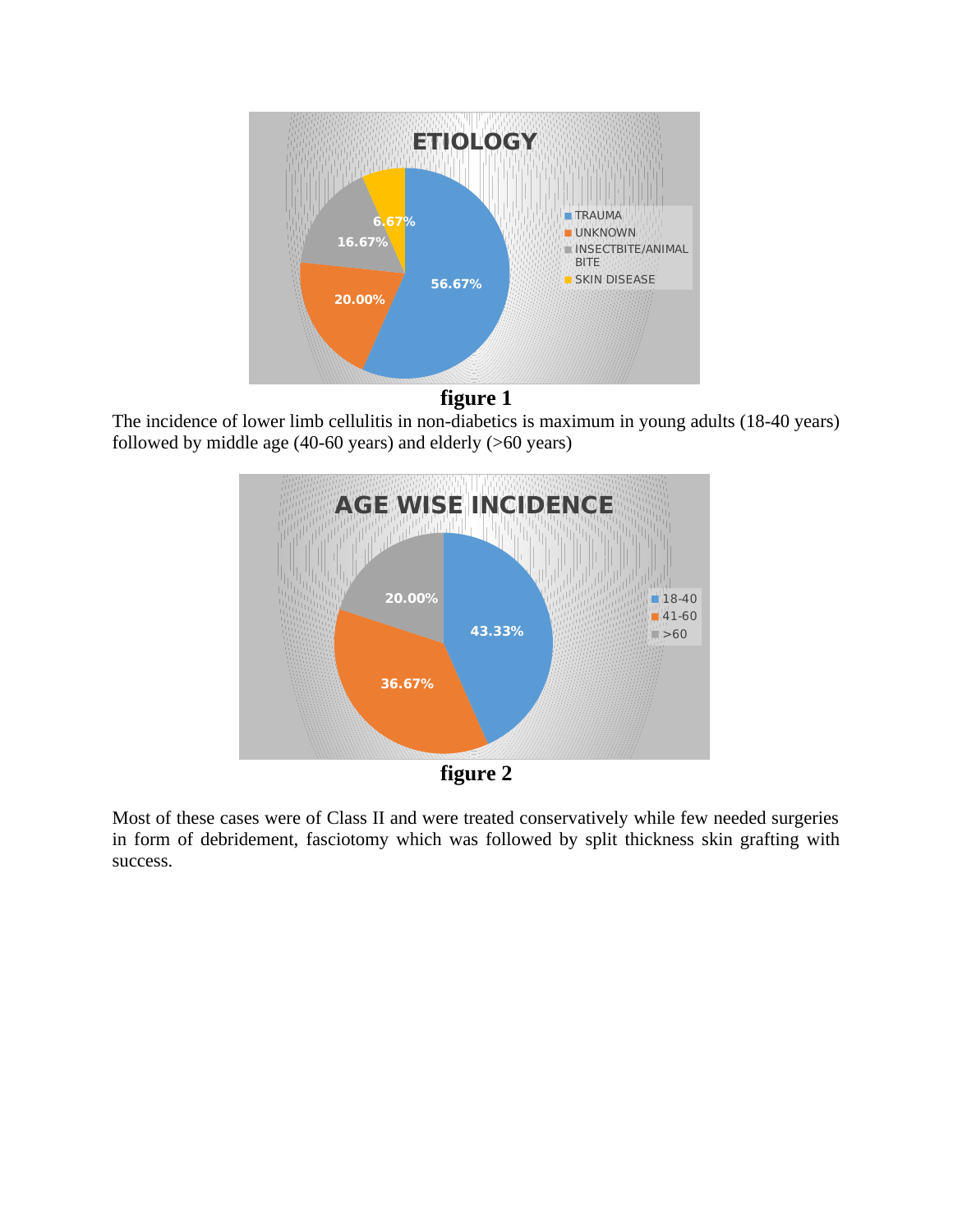

**figure 3**

Out of 10 patients who underwent debridement/fasciotomy, 4 were planned for STG which was successful while others were managed by regular dressing.



**figure 4**

## **DISCUSSION**

Cellulitis is more common in patients with diabetes and its comorbities but there are nondiabetic patients having lower limb cellulitis who have better prognosis than diabetics.8 In our study most common cause of lower limb cellulitis in nondiabetics was trauma (56%) while in study ( Adimoolam E et al. IntSurg J. 2018 Jun;5(6):2336-2339) most common cause was animal bite (21%) followed by trauma (17%). $9$  In our study most of the cases were grade 2 (66%) where as in the study (Adimoolam E et al. IntSurg J. 2018 Jun;5(6):2336-2339) it was grade 3 (58%). In the study (Adimoolam E et al. IntSurg J. 2018 Jun;5(6):2336-2339) only 24% patients were managed conservatively and 76% required surgical intervention while in our study 66% patients were managed conservatively.<sup>10</sup>

## **CONCLUSION**

From this retrospective study of 30 cases of lower limb cellulitis in non-diabetic patients, we conclude the following TRAUMA is the most common cause of lower limb cellulitis in non